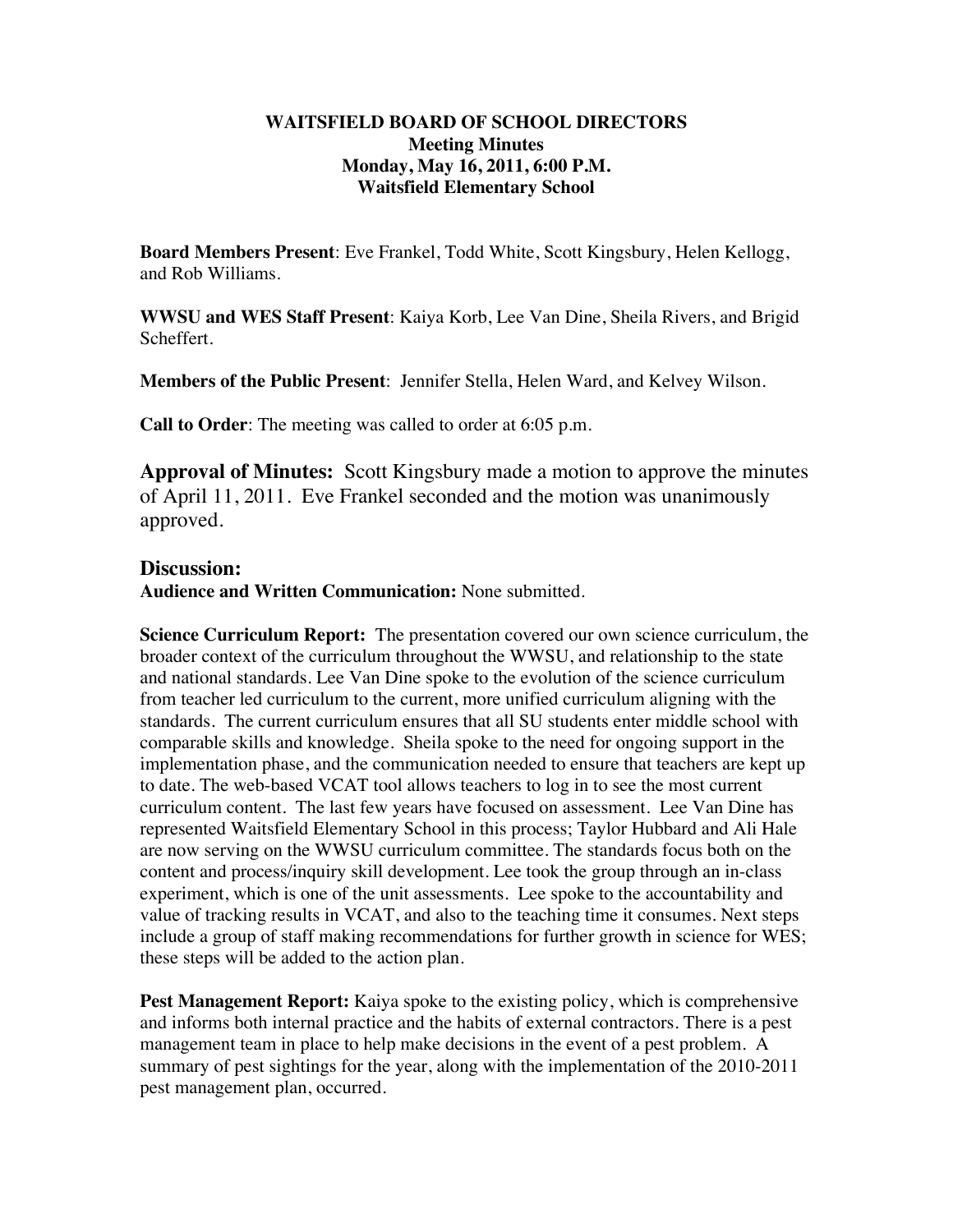**Facility Work Update:** Thanks given to Scott Kingsbury for his time and expertise on the insulation bidding process. The two areas of focus for this phase are the front hall and the stage. We have \$48,000 set aside in the building reserve fund and are expecting capital expenses of \$20,000 next year, leaving a balance of \$28,000. The expectation for the insulation project is for a total cost of \$10,000, \$4,500 for the front and \$5,500 for the stage. Kaiya recommends going ahead with both those projects. Helen Ward offered insight into the value and use of wool for insulation, as pests do not like it and there is an abundance of it in the Valley. Helen Kellogg made a motion to authorize Kaiya to proceed with this bidding process and the work to be done, to a cost not to exceed \$15,000. Todd White seconded and the motion was unanimously approved.

Kaiya also spoke to lighting retrofits and the opportunity for a free school lighting plan with New Light state funding. There is also a program called Re-Light, which offsets the cost of replacing existing lights. These plans can work well together. Kaiya is moving ahead with a New Light plan and will be in a position to submit for a re-light offering before the October 2011 deadline.

Kaiya finally spoke about the playground update and the desire to have a more appropriate preschool play area that could be integrated into the overall playground. With staff and community input, we have put together a bid proposal and used the bid process to select a contractor to develop a playground master plan. Broadleaf was awarded the contract and is working on a plan. The design plan will cost between \$2,000-3,000. Board members raised concerns about Broadleaf playgrounds that have not made code, and want to be sure that the plans are not aspirational and difficult to be achieved within the budget. Brigid spoke to the increased liability of school playgrounds and the importance of having an audit before breaking ground. Eve spoke to the challenge of executing a playground project and urged the board to keep the focus throughout. Kaiya reiterated that Broadleaf was hired to build a plan to budget and to code, and that their contract is contingent on meeting those two criteria.

**June Board Retreat Planning:** The Board retreat is scheduled for June 20th. Eve spoke to the importance of setting the Board's goals and communicating them broadly for the community. This will help clarify the role and the work of the Board for the broader community. Kaiya asked the Board to reflect on the key areas of work and come together with a list of priorities for the coming year. Brigid spoke to the policy and guidance available to us as Board members as we plan our retreat. She also noted the value of a multi year plan and goal setting, over a one-year plan.

# **Reports:**

**Financial Report:** Kaiya provided a financial report and noted the following changes: interest on investments shifted in a positive direction, special education costs have gone up, and we expect a fund balance between \$50,000 – \$60,000.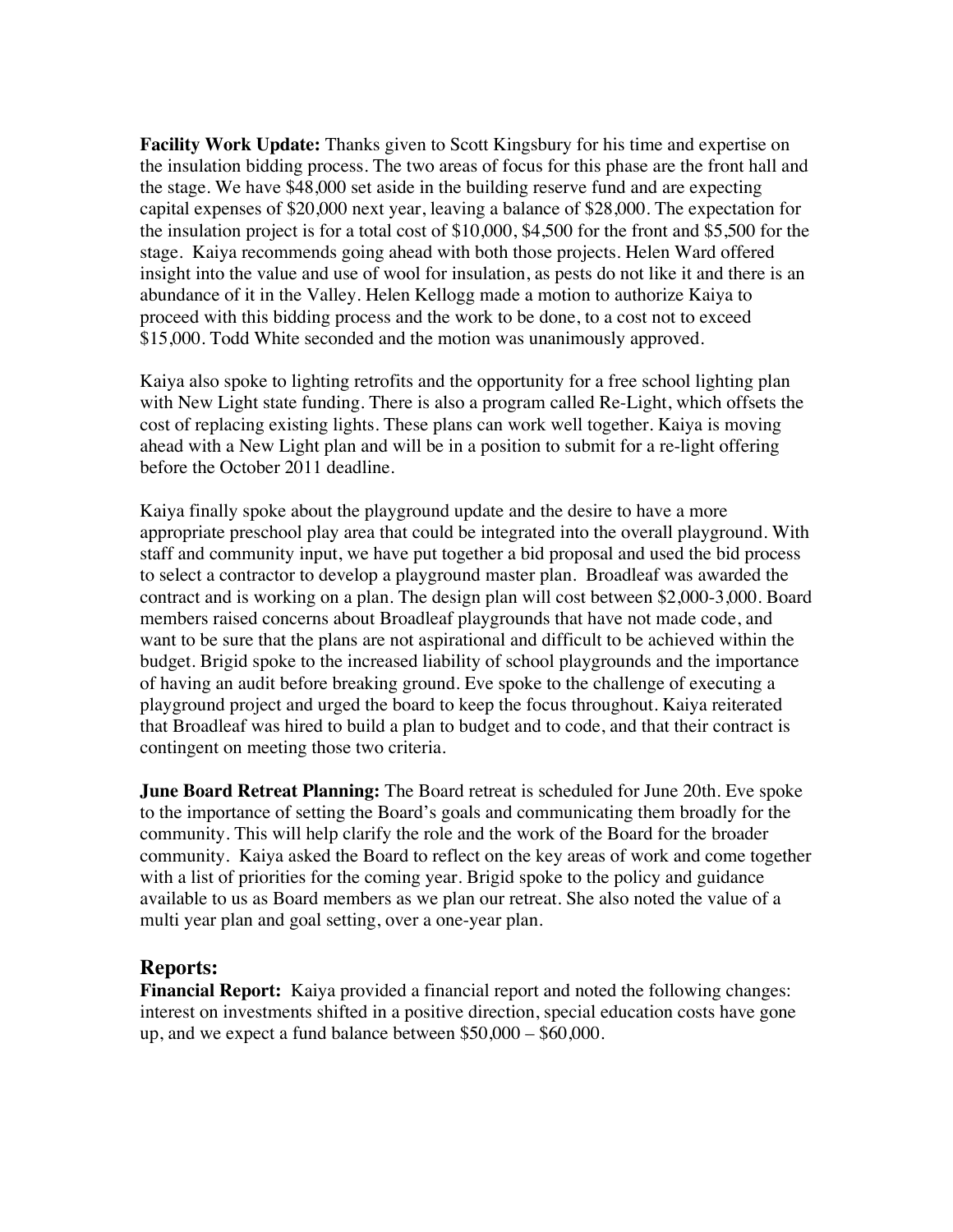**Principal's Report:** Kaiya reported on the business of this time of year including progress on a unified report card, school improvement groups that continue to meet, working against next year's schedule and class lists. Kaiya also noted that we would celebrate the 50th anniversary of the school at the concert on the 25th of May.

Kaiya reported on the progress against the school plan in four key areas: 1) improvements in literacy assessment, especially in grades 3-6. This is a valuable tool for tracking progress and transitioning students each year. We're also looking at technology as a resource for information (non-fiction) rather than updating textbooks. 2) In math, the transition to the new program was successful and all classrooms are on schedule, if not ahead of our pacing plan. We have also added support/tutoring for students who are struggling. 3) Under school climate, the school website has improved, curriculum presentations have begun at school board meetings, and curriculum is posted for public viewing. Still ahead is work needed on consistency around homework and shared expectations. There is a sense of progress, but Kaiya is seeking additional confirmation of a true shift. Under technology, Kaiya has stipulated a minimum amount of work between each classroom teacher and Kay to ensure balanced and consistent integration of technology. Kaiya also followed up on keyboarding skills and found that our students are prepared for Harwood expectations.

**Superintendent's Report:** Brigid has focused recently on the hiring of employees and the accountability around hiring procedures. Kaiya's two-year contract will require a motion to be approved, including a 1.5% increase for the first year. The salary for the second year is not set. In the future, the timing of the salary conversation will be moved up to the fall so that it can be incorporated into the budgeting process. Eve Frankel made a motion to ask board chair Rob Williams to authorize the contract for Kaiya Korb on behalf of the Waitsfield Elementary School Board. Todd White seconded and the motion was unanimously approved. Brigid spoke to the time and energy given to support Waterbury/Duxbury after the death of a student and the death of a parent of three students. Brigid also covered the Moretown principal role gap and will support Harwood now that Dwayne Pearson has moved to the Moretown role. Bob McNamara is also supporting Harwood now. She assured all that the search committee is committed to finding a stellar candidate and will not settle for less. Also, at the state level, there is a significant requirement for data collection that will consume resources over the summer. Finally, Act 153 is back on the table to make us think about how we will consolidate or share services. Brigid is now on the board of trustees (of the 60 superintendents) statewide and representing our district and beyond.

**WWSU Executive Committee Report:** The focus of the meeting was on special education and included a presentation from Donarae. Eve suggested that Donarae come and present to the WES board on the process and data. The state average of students on IEPs is 15% and our district is 13.25%. The system is well developed at drawing all reimbursements available. Up until \$50K, the costs are reimbursed at \$.50 on the dollar. Over \$50K, the costs are reimbursed at \$.90 on the dollar. Eve also noted that Warren has the lowest number of IEPs. Looking further, it appears that they are providing more services within the regular education rather than through special education. As such, they